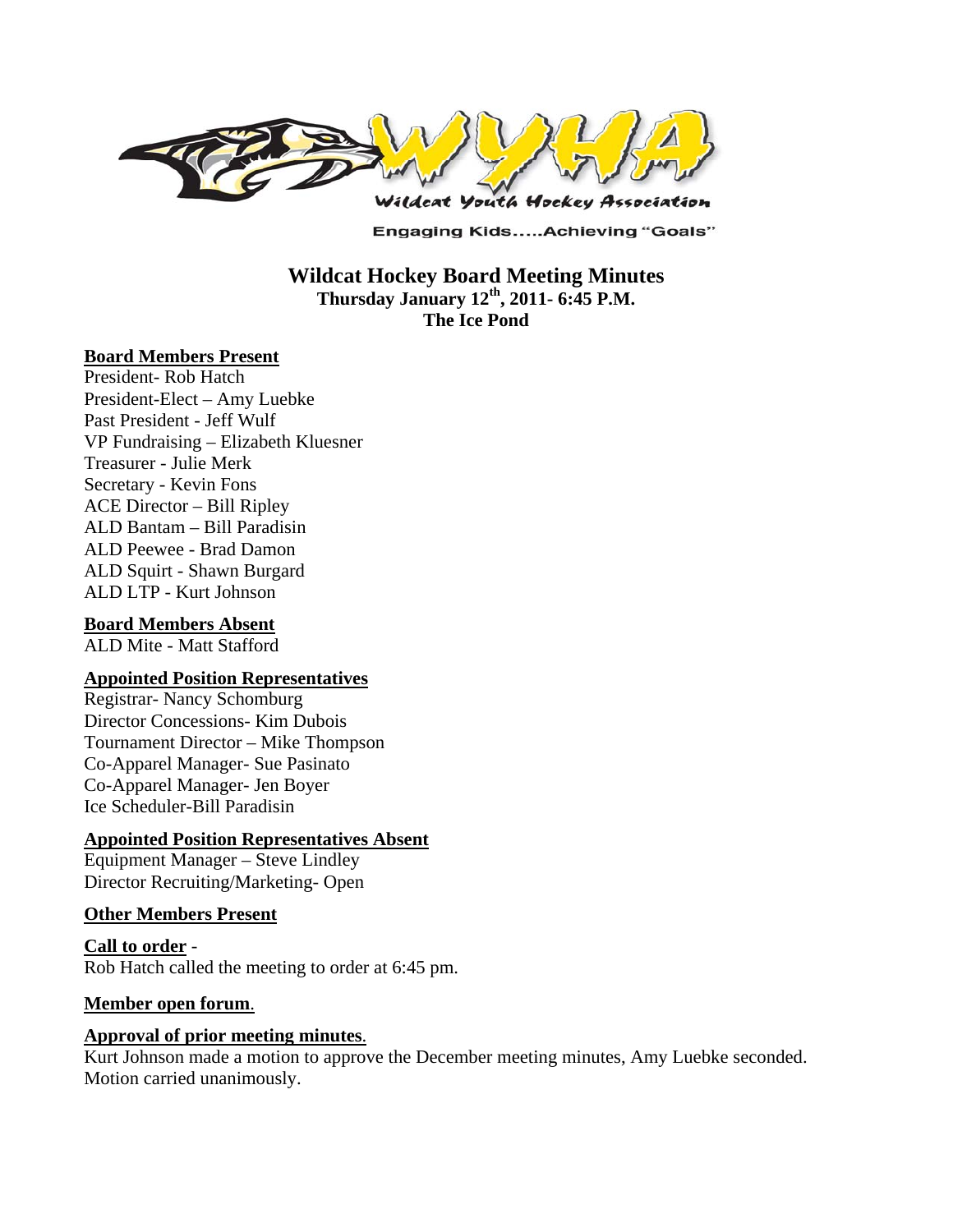# **Approval of agenda**

Kurt Johnson made a motion to approve the agenda with additions, Amy Luebke seconded. Motion carried unanimously.

# **Reports:**

**Treasurer:** 

Approval of bills –

Brad Damon made a motion to approve the outstanding bills, Shawn Burgard seconded. Motion carried unanimously.

Reviewed Current Statements.

Second half bills due February 3rd Will send out invoices this week Families can mail them until February 1, after that turn in at the rink. May need to pay for unworked hours but will credit back if worked. LTS/LTP/MM Ald, Mite Ald, Treasurer Mtg. Potentially create a change form for movement of kids from level to level to better keep track.

# **LTS/MiniMite/LTP:**

Nothing to report.

**Mite ALD :**  Nothing to report.

# **Squirt ALD:**

# **First Aid Training**

Work with the Fairfield's to see what can be done to setup first aid training for the coaches.

**Pee Wee :**  Nothing to report.

**Bantam:**  Nothing to report.

**Equipment :**  Nothing to report.

# **Fundraising:**

Elizabeth will review and revise the Team Sponsorship program to simplify.

# **Apparel:**

Apparel order summary 2011-2012 season Reviewing options for apparel for next season based on experiences this season.

# Report of Jersey Sub-committee

Will assign odd number jerseys to Odd year birthdays and even to even years moving forward to simplify numbering and overlap of number year to year.

**Registrar-**Nothing to report

**Ice scheduler-**Nothing to report

**Marketing Director:** (OPEN) Nothing to report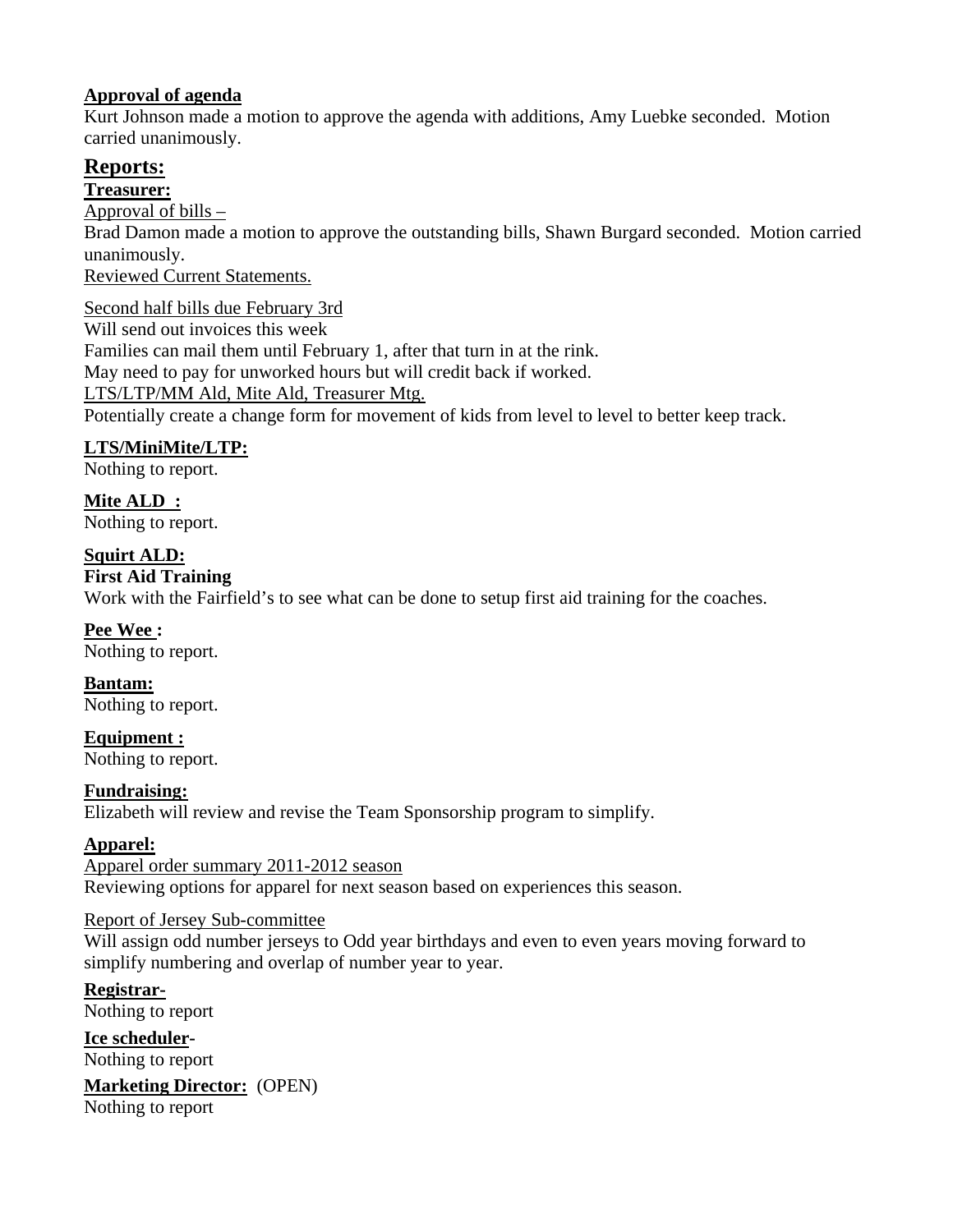# **Tournament Director:**

#### Squirt Tournament

We need 1-3 more Squirt A teams for the tournament Squirt B has a full 8 teams

## Mite Tournament:

Lots of response, the registration form has been posted. Need to find a main sponsor for the Mite Tournament.

## **Concessions Director:**

Nothing to report

## **Ace Director:**

Discussion about rules for Mites trying out for Squirt, need to review and make a decision by next meeting.

## **President elect –**

Outdoor Rink Rules –

WDIR is not involved with any aspect of the outdoor rink. Amy Luebke is working on the rules and when completed we will look at adding a sign to the rink.

Volunteer Hours Mite Coaches –

All certified Mite Coaches will get full hours this year.

Ace/Head Coach Elect –

Review the progression of this position and possibly change to Head Coach Elect -> Ace Director -> Past ACE.

## **Old Business:**

Banners for Rink (Order new ones after the season?)

Checking at Cap Ice – the Banners were taken down, just need to find them or make new ones at a later date.

Online Coaches Evaluation Kevin will send form to the ALD's to get to their families. We will try to do online at the end of the season.

## **New Business:**

Kevin Fons - Communicate Open Board Positions / Call for Candidates in January.

# **Agenda Items for Future Meetings**

- Outdoor Rink Rules (Amy)
- Mite tryout as Squirt policy (February)
- U8/U6 Level Change form (Julie Merk)
- Online Coaches Evaluation process
- Banners for Rink
- First Aid Training for Coaches update (Shawn)
- Revisions to Team Sponsorship Program
- Revision / clean-up of Double roster wording in Handbook. (May 2012)
- Transfer Policy to have all come before the board to the handbook (May 2012)